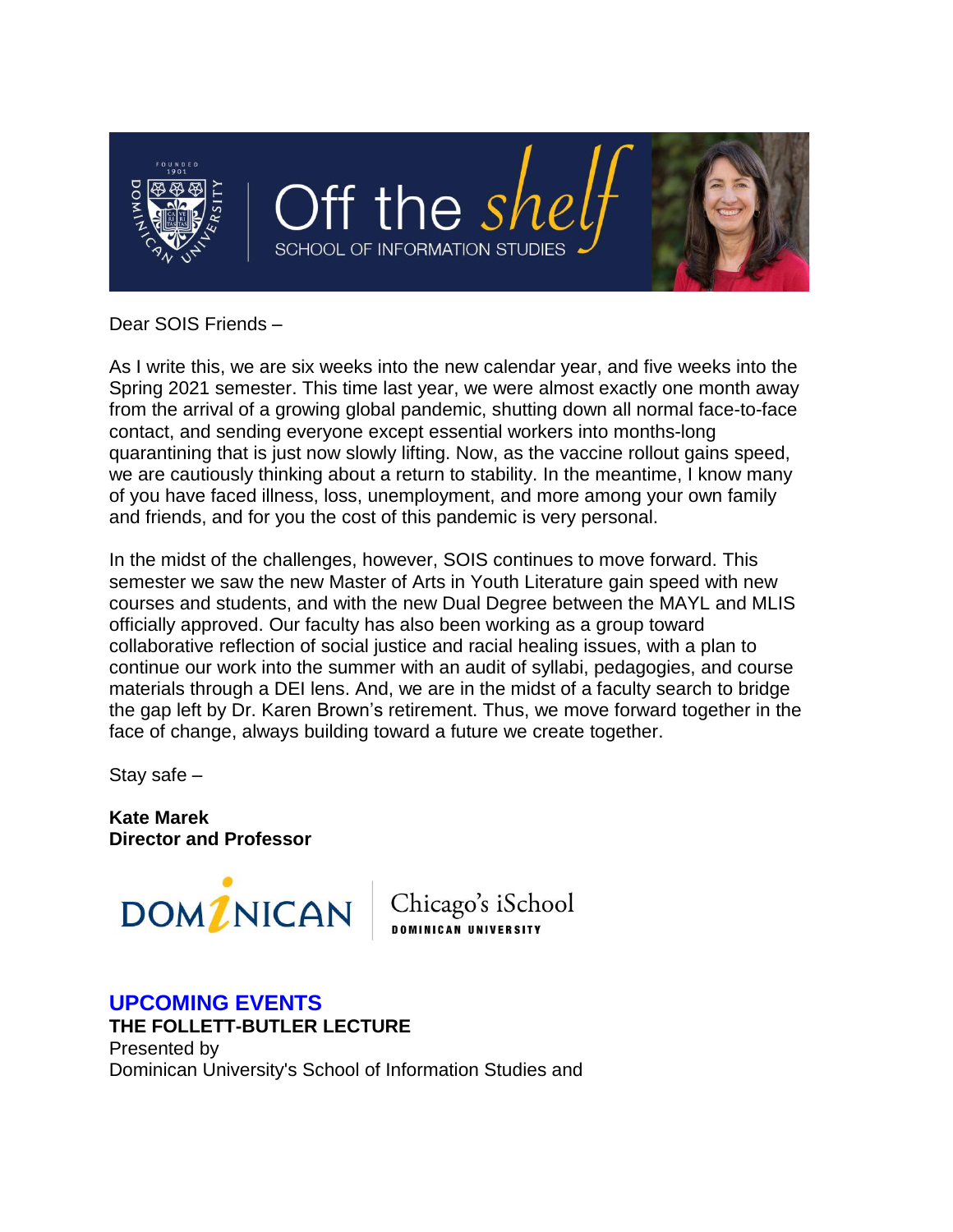Butler Children's Literature Center

Monday, March 29, 2021, 6:30 p.m. Presented Online

*This event is free and open to the public, with registration required.* Fantastic Black Girlhoods

A conversation with Ebony Elizabeth Thomas and Renée Watson Join the School of Information Studies and the Butler Children's Literature Center in conversation with children's librarian and critic Dr. Ebony Elizabeth Thomas and award-winning author Renée Watson as they discuss the current moment in literature for black youth and how it fits into the larger body of youth literature. Topics explored include the adultification of black youth, representations of black joy, and diversity within diversity. They will also share their hopes and recommendations for the teachers and librarians sharing books with, and building collections for, all young people. Contact [butler@dom.edu](mailto:butler@dom.edu) if you have any questions.





**Ebony Elizabeth Thomas** studies how people of color are portrayed, or not portrayed, in children's and young adult literature, and how those portrayals shape our culture. She regularly reviews children's books featuring diverse heroes and heroines, teens and tweens caught between cultures, and kids from the margins for the *Los Angeles Times*. She has a particular interest in young adult fantasy literature and fan culture. A former English and language arts teacher, Thomas also explores how teachers handle traumatic historical events, such as slavery, when teaching literature. Her most recent academic book is *The Dark Fantastic: Race and the Imagination from Harry Potter to The Hunger Games* (NYU Press, Spring 2019).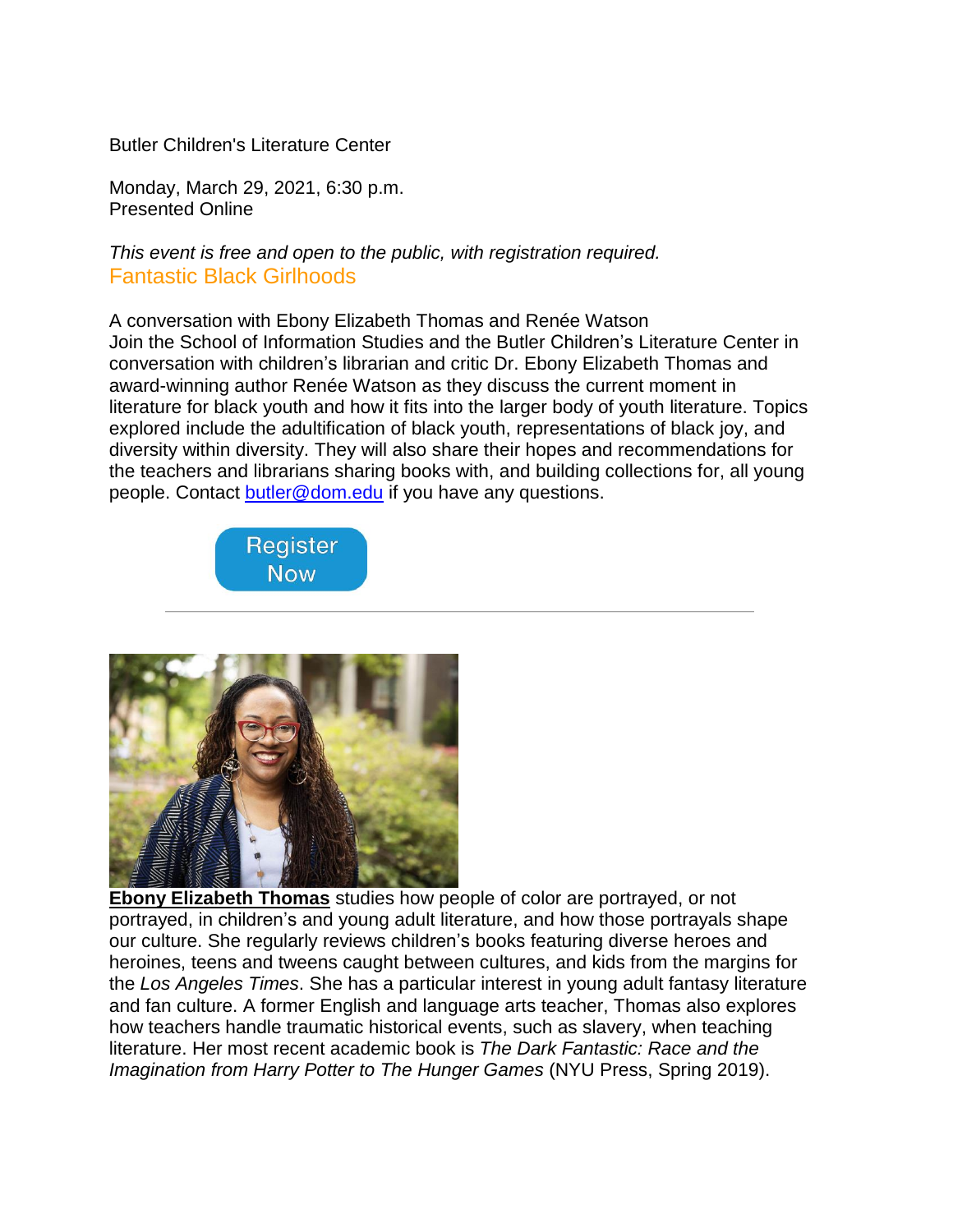

**Renée Watson** is a New York Times bestselling author, educator, and activist. Her young adult novel, *Piecing Me Together* (Bloomsbury, 2017) received a Coretta Scott King Award and Newbery Honor. Her poetry and fiction often centers around the lived experiences of black girls and women, and explores themes of home, identity, and the intersections of race, class, and gender. Renée served as Founder and Executive Director of I, Too, Arts Collective, a nonprofit committed to nurturing underrepresented voices in the creative arts, from 2016-2019. Renée grew up in Portland, Oregon and currently lives in New York City.

## **REBECCA CROWN LEARNING COMMONS**



The late-October 2020 opening of the Rebecca Crown Library's new Learning Commons just missed our last *Off the Shelf* issue. Despite ongoing requirements for social distancing, the Dominican community members on campus are loving the opportunity to use this newly reimagined space. It is truly a beautiful place to gather, study, read, and research. University Librarian Felice Maciejewski says it "will be a catalyst for engagement, inside and outside the classroom, and will provide students with a rich array of integrated services and experiences." [Click](https://connect.dom.edu/page.redir?target=http%3a%2f%2fwww.dom.edu%2funiversity-advancement%2flearning-commons-dedication&srcid=29696&srctid=1&erid=5532519&trid=ab818d58-0b5e-4ad7-b8b9-3a2ea1747dbf) here to watch a recording of the Learning Commons dedication, and see also the [video](https://connect.dom.edu/page.redir?target=http%3a%2f%2fyoutu.be%2f2Wd-6p1W1po&srcid=29696&srctid=1&erid=5532519&trid=ab818d58-0b5e-4ad7-b8b9-3a2ea1747dbf) tour. View the photo [album](https://connect.dom.edu/page.redir?target=http%3a%2f%2fflic.kr%2fs%2faHsmR8pSri&srcid=29696&srctid=1&erid=5532519&trid=ab818d58-0b5e-4ad7-b8b9-3a2ea1747dbf) here.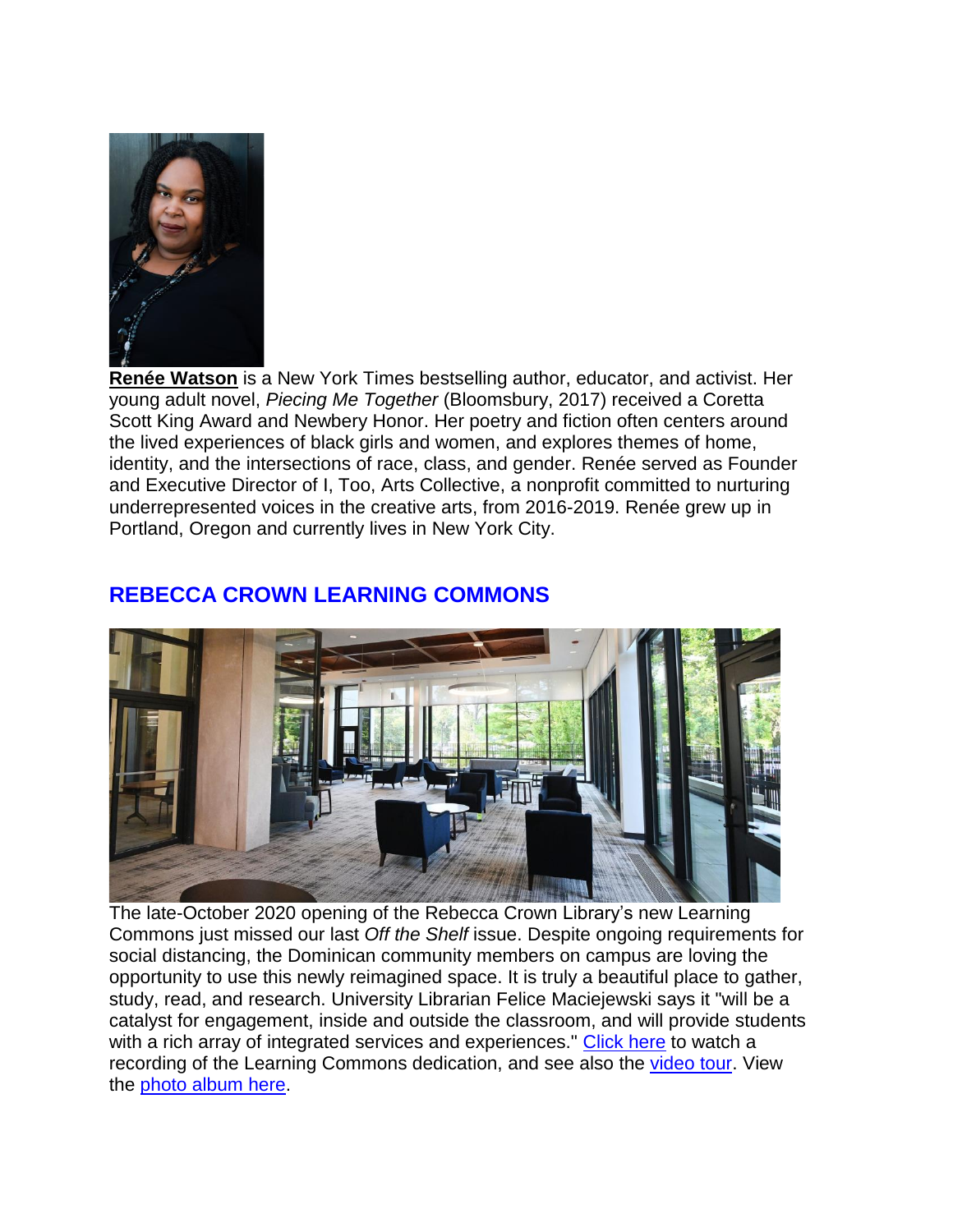### **BUTLER YOUTH SERVICES SCHOLAR, SPRING 2021**



Meet Marché Pernell, the Spring 2021 Recipient of the Butler Youth Services Scholarship for Underrepresented Groups in the Field of Library and Information Science.

By way of introduction, Marché writes:

"Today, the library is much more than just the building; it is a beacon for the community, and it's my goal to use the skills I gain while earning my master's to strengthen my outreach. Libraries have given me the opportunity to be confident in my intellect and creativity, always making me feel as if my curiosity about the world was acceptable. I enjoy being able to expose youth to great literature every day, and to a space in their community that provides services and programs specifically for them. With the knowledge gained from Dominican University's Master of Library and Information Science program, I want to ensure that libraries continue to be that space for generations to come."

Congratulations, Marché!

### **STUDENT AND ALUMNAE/I NEWS**

**Sarah Furger (MLIS '16)**, as part of the Cataloging Ethics Steering Committee, including co-chair Karen Snow (Associate Professor), contributed to the creation of the *Cataloguing Code of Ethics* in January 2021, the culmination of a two-year, international effort that included multiple rounds of soliciting community feedback. The document is accessible on the Steering Committee website: [https://sites.google.com/view/cataloging-ethics/home](https://connect.dom.edu/page.redir?target=https%3a%2f%2fsites.google.com%2fview%2fcataloging-ethics%2fhome&srcid=29696&srctid=1&erid=5532519&trid=ab818d58-0b5e-4ad7-b8b9-3a2ea1747dbf)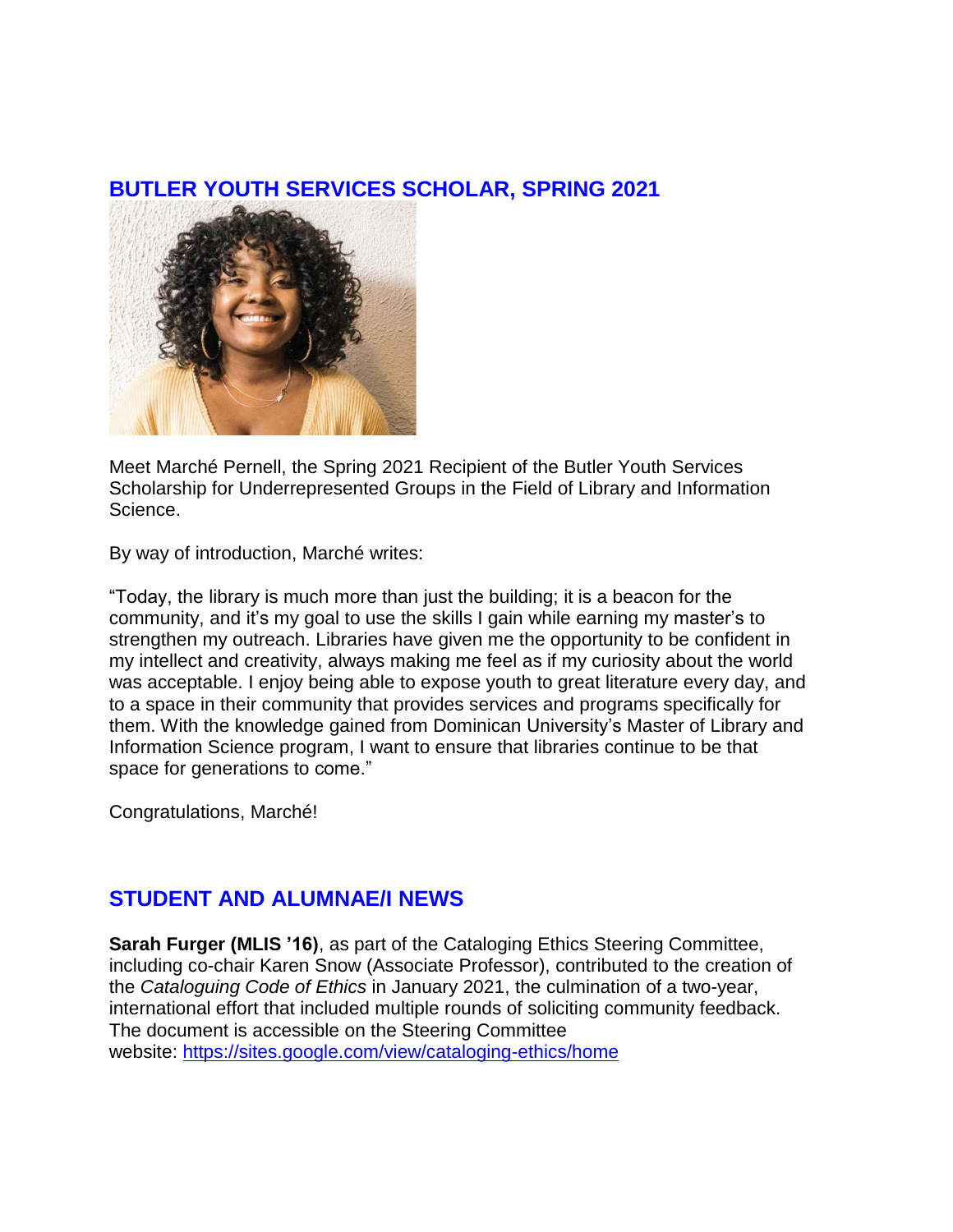**Tina Griffin (MLIS '13)** collaborated on an article with colleague Abigail Goben titled "In Aggregate: Trends, Needs, and Opportunities from Research Data Management Surveys," published in *College & Research Libraries*. Tina and Abigail's article won third place in October 2020 in IACRL's People's Choice Award in Scholarly Publishing. (See [https://www.ila.org/news/1258/iacrl-people-choice-award-in](https://connect.dom.edu/page.redir?target=https%3a%2f%2fwww.ila.org%2fnews%2f1258%2fiacrl-people-choice-award-in-scholarly-publishing-winners)&srcid=29696&srctid=1&erid=5532519&trid=ab818d58-0b5e-4ad7-b8b9-3a2ea1747dbf)[scholarly-publishing-winners.](https://connect.dom.edu/page.redir?target=https%3a%2f%2fwww.ila.org%2fnews%2f1258%2fiacrl-people-choice-award-in-scholarly-publishing-winners)&srcid=29696&srctid=1&erid=5532519&trid=ab818d58-0b5e-4ad7-b8b9-3a2ea1747dbf)) In addition, Tina recently published an article in the *Journal of Librarianship and Scholarly Communication* describing a new approach to data management education focusing on student research projects. See [https://jlsc-pub.org/articles/abstract/10.7710/2162-3309.2365/.](https://connect.dom.edu/page.redir?target=https%3a%2f%2fjlsc-pub.org%2farticles%2fabstract%2f10.7710%2f2162-3309.2365%2f&srcid=29696&srctid=1&erid=5532519&trid=ab818d58-0b5e-4ad7-b8b9-3a2ea1747dbf)

**Allison Schein Holmes (MLIS '12)**, together with Professor Stacy Kowalczyk, published a paper titled "The Studs Terkel Radio Archive: A Journey to Enhanced Usability for Audio" in the *Journal of Archival Organization* (July 2020).

**Dan Weinberg (MLIS '00)** has been accepted into the Public Health Master's program at Northeastern Illinois University and plans to begin that program in Fall 2021.

# **FACULTY NEWS**

**Bill Crowley, professor**, was interviewed via Zoom on December 29, 2020 by Daniel R. Albohn, Project Lead, Panorama Project. The topics of the interview included readers advisory service and how reading can be encouraged by public libraries. According to its web page, "The Panorama Project is a cross-industry research initiative working towards purposeful collaboration and transparency to more accurately measure the role public libraries play in the book business, while partnering with publishers and libraries to measure and analyze the impact of library marketing and events on discovery of specific titles and authors, and sales via local booksellers and beyond." [https://www.panoramaproject.org/what-we-do.](https://connect.dom.edu/page.redir?target=https%3a%2f%2fwww.panoramaproject.org%2fwhat-we-do&srcid=29696&srctid=1&erid=5532519&trid=ab818d58-0b5e-4ad7-b8b9-3a2ea1747dbf)

**Stacy T. Kowalczyk, professor,** and **Allison Schein Holmes**, an alumna and the Director of Media Archives at WFMT, published a paper titled "The Studs Terkel Radio Archive: A Journey to Enhanced Usability for Audio" in the *Journal of Archival Organization* (July 2020).

**Karen Snow, associate professor**, contributed as co-chair of the Cataloging Ethics Steering Committee to the newly completed (January 2021) *Cataloguing Code of Ethics*. The completed publication is the culmination of a two-year, international effort that included multiple rounds of soliciting community feedback. The *Cataloguing Code of Ethics* is accessible on the Steering Committee website: [https://sites.google.com/view/cataloging-ethics/home](https://connect.dom.edu/page.redir?target=https%3a%2f%2fsites.google.com%2fview%2fcataloging-ethics%2fhome&srcid=29696&srctid=1&erid=5532519&trid=ab818d58-0b5e-4ad7-b8b9-3a2ea1747dbf)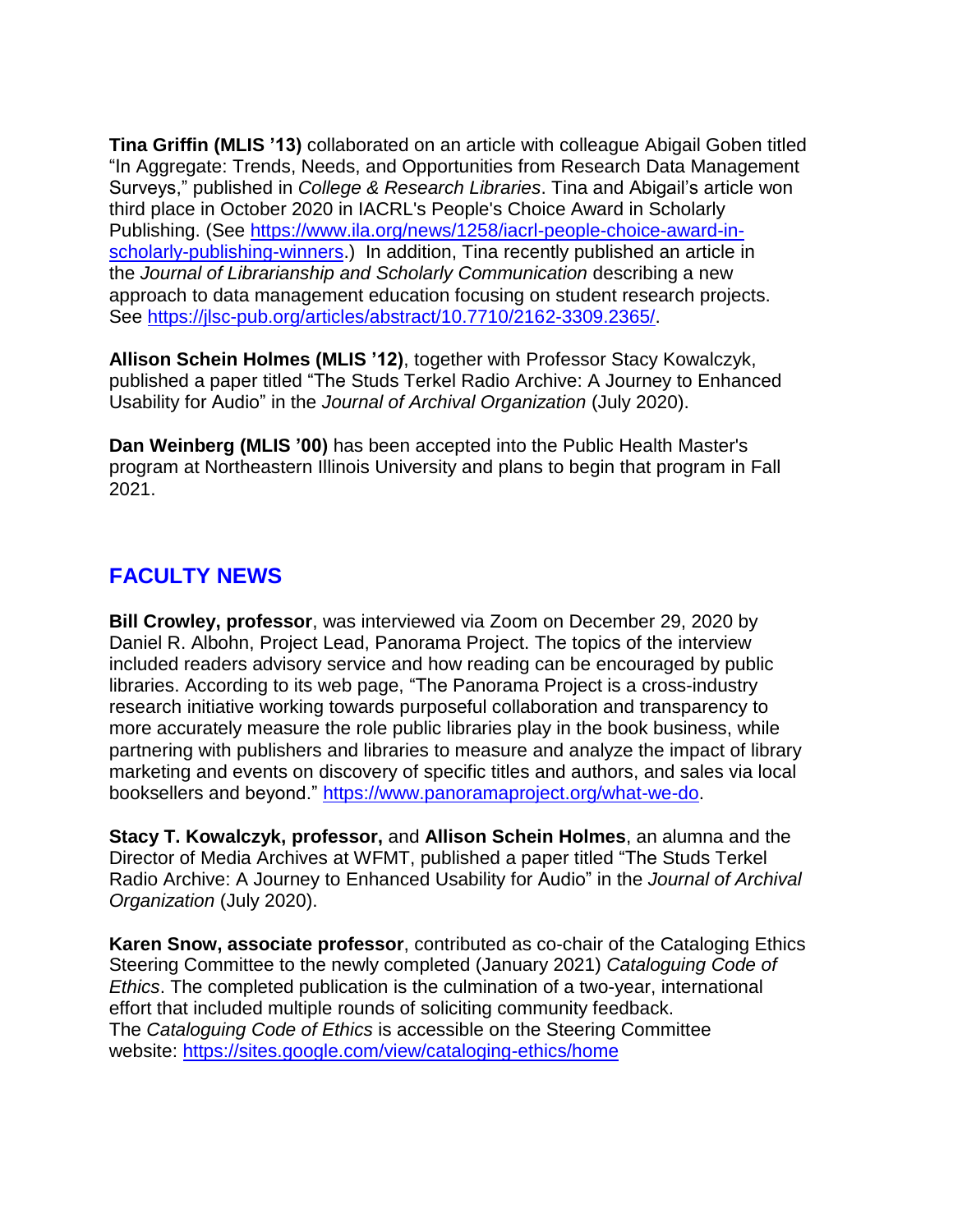## **ALUMNA FOCUS**



**Allison Schein Holmes, M.L.I.S., C.A.** Director of Media Archives Studs Terkel Radio Archive WFMT / WTTW

Chicago, Illinois

### *Where are you currently working, and how did you find that particular job?*

I currently work for WWCI, most commonly known as Channel 11 on your TV and WFMT 98.7 on your radio dial. I started as an intern during undergrad and then came back after graduating from Dominican and passing my archives certification. At the time, I was hired as the part-time archive manager for the Studs Terkel Radio Archive in 2013. I became a full-time employee in 2016, adding WFMT's digitization to my duties. In late 2019 I was promoted to Director of Media Archives, bringing channel 11's holdings under my purview and creating an archives department. I think this is because I have a button on my lanyard that says, "I love Metadata "

#### *How does your current position align or compare with what you studied when you were in the MLIS program?*

I am successful in my position due to my MLIS education. Yes, I could have read Gregory Hunter's text on archival history and processes, but the program's hands-on approach gave me the confidence to perform my work. One of the most valuable classes was during the Intro to Archival theory class. The professor had us talk about what we consider our personal archive to be. That exercise has helped me convey to folks what an archive is and why we should care about it. I knew that a traditional library job was not for me, so I appreciated the flexibility in how we approached projects. One year for LIS 882, we made a video titled "Library Lounge" -- think daytime talk show whose focus is on cataloging graphic novels.